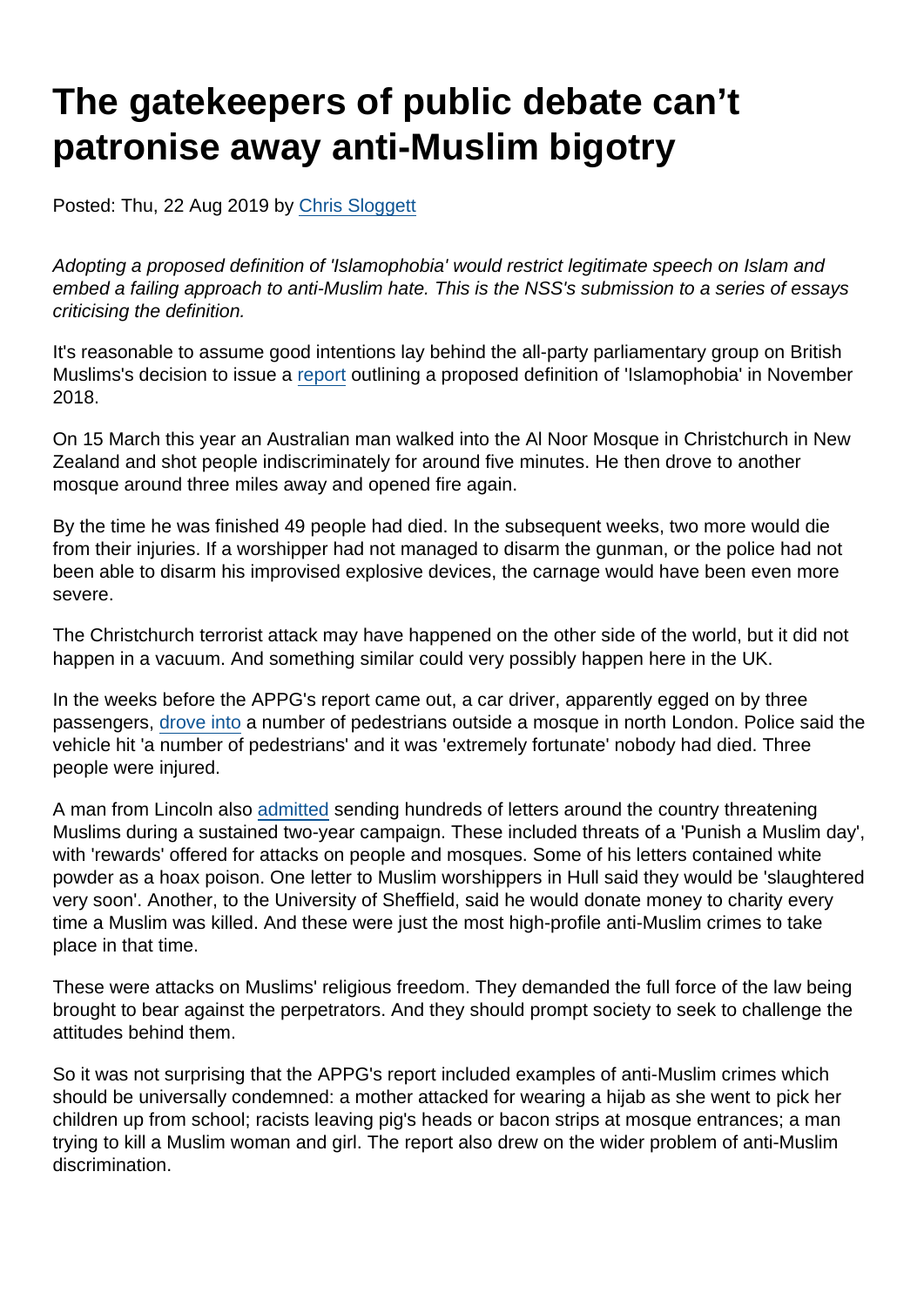The report identified a genuine problem. But the solution it suggested would worsen the problem – and do so while restricting public discussion.

The report used the word 'Islamophobia', overriding the objections of the National Secular Society and groups such as Southall Black Sisters, which campaigns for the rights of women from minority groups. Unfortunately, the term has now been normalised in public debate. Major press outlets use it with impunity and politicians appear to feel little shame using it. This has undermined rather than boosted minority rights. (For a better exploration of this topic readers should consult [this nuanced](https://kenanmalik.com/2017/11/15/rethinking-the-challenge-of-anti-muslim-bigotry/) [and well-reasoned blog post](https://kenanmalik.com/2017/11/15/rethinking-the-challenge-of-anti-muslim-bigotry/) from Kenan Malik.)

The authors' decision to use the term 'Islamophobia' was instructive of their wider approach. At the report's launch, Sayeeda (Baroness) Warsi, a prominent member of the APPG, expressed her reservations over the use of the term but said she was persuaded to go along with it, because the Muslim 'community' preferred it.

The report consistently sided with contributors who claimed to represent the 'community'. This may be a reflection of the influence of Warsi, who consistently claims to do the same, with minimal pushback in large chunks of the British press. Shortly before the report was published she [claimed](https://hansard.parliament.uk/Lords/2018-11-20/debates/EC780CC3-1DC2- 44FD-B1BC-0384CD1377F3/AsiaBibi) "British Muslim communities" were "fully supportive of any asylum claim Asia Bibi may have" in the House of Lords, referring to a woman being hunted by mobs over her alleged 'blasphemy' in Pakistan. On what authority Warsi spoke for [3.4m people,](https://www.ons.gov.uk/aboutus/transparencyandgovernance/ freedomofinformationfoi/muslimpopulationintheuk/) nobody made clear. It may also be a reflection of the thinking of Naz Shah, who claimed to 'represent' the 'community' when the report was launched.

The APPG describes part of its mission as "celebrating the contributions of Muslim communities in the UK". And siding with the ill-defined 'community' meant dismissing concerns about free speech. The report regularly paid lip service to the need to avoid shutting down criticism of religion. But at no point did it engage with concerns that those who raise criticisms of Islamic practices and religious privileges which undermine women's rights, animal welfare, free speech, LGBT rights and the principle of one law for all are routinely shouted down as Islamophobes or Islamophobe enablers.

At one point it said: "The right to free speech ends when words and actions begin to 'fuel hatred, violence and stimulate antagonistic responses which are at odds with the cohesive society'. Upon this concept, we heard that a definition of Islamophobia could perhaps be cognizant of the legal elements of 'intent' and 'recklessness' when determining the boundaries for policing free speech."

And the authors proposed vague and unworkable plans which would do exactly what they said they would not do. The report said the government should make it policy that "Islamophobia is rooted in racism and is a type of racism that targets expressions of Muslimness or perceived Muslimness". 'Expressions of Muslimness' can roughly be translated to mean Islamic practices. Why else would the launch have heard that any definition of 'Islamophobia' must include instances of Ofsted inspectors questioning the wearing of the hijab by young girls in primary schools?

The report also gives a – non-exhaustive – series of examples of speech that could be officially declared 'Islamophobic'. Claiming that 'Muslim identity' has 'a unique propensity for terrorism' would be a 'myth' which would apparently need to be shut down. Pointing out the link between Islam and terrorism is likely to become even less acceptable than it already is.

It also declared accusations that Muslims or Muslim majority states 'invent or exaggerate Islamophobia', or accusations that Muslims are more loyal to the priorities of Muslims worldwide than their own countries, beyond the pale. Bigots may make these points for their own ends, but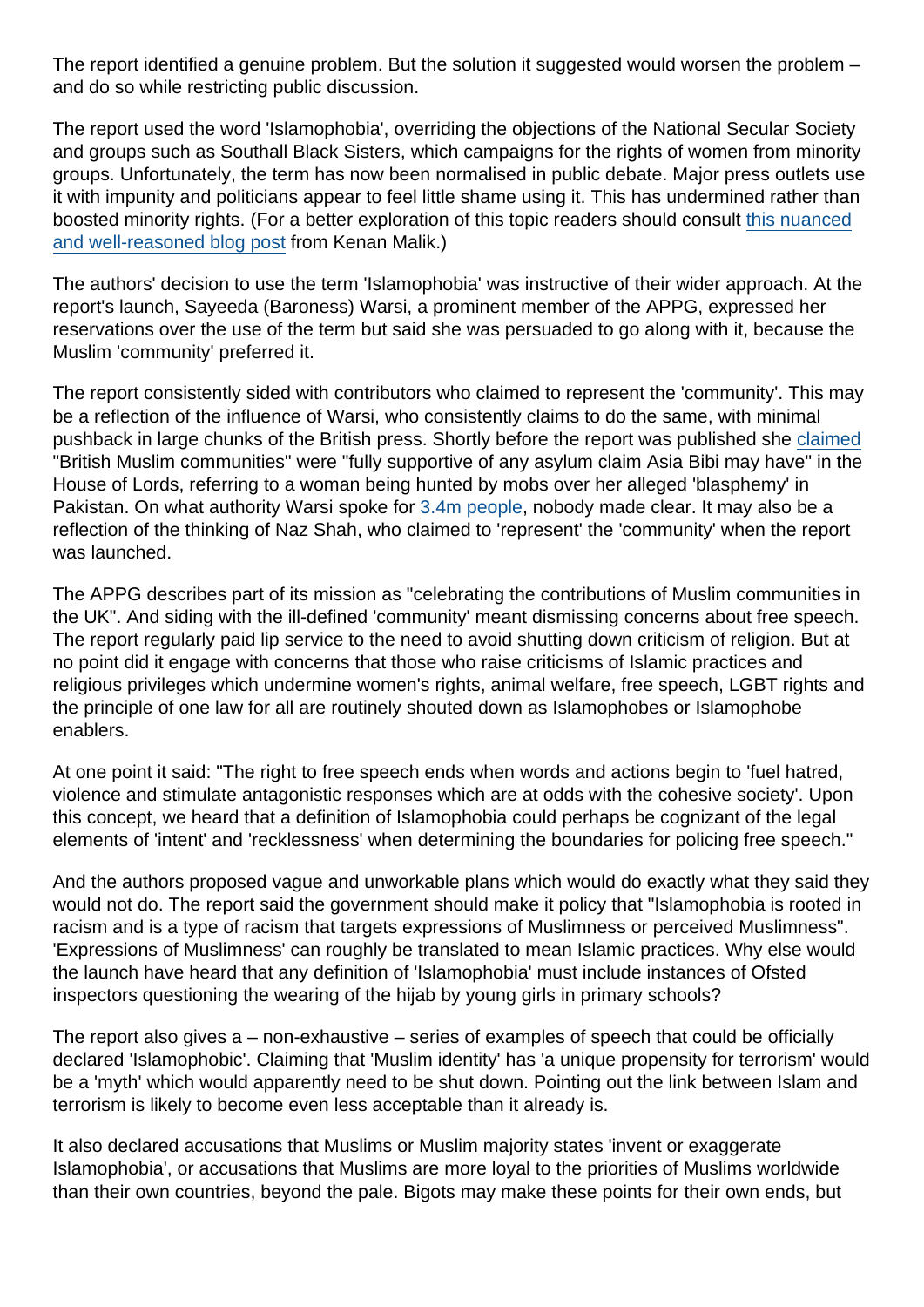reasonable people may also ask how far there is some truth in them. And did the authors not think we should point out that Muslim theocracies push propaganda in an attempt to convince Muslims that British society hates them?

The APPG also approvingly cited five 'tests' to determine whether speech is 'Islamophobic':

- Does it stereotype Muslims by assuming they all think the same?
- Is it about Muslims or a dialogue with Muslims, which they would wish to join in?
- Is mutual learning possible?
- Is the language civil and contextually appropriate?
- Does the person doing the criticism really care about the issue or lare theyl using it to attack Muslims?

There may be newspaper columns, reports from think tanks or comments made towards Muslims in the street which deserve criticism on some of these grounds. But as tests which could render some commentary beyond the bounds of public debate they were utterly unworkable. That is particularly so as the APPG suggested that if the answer to any of these questions is 'yes', the comment may constitute 'Islamophobia'.

Warsi herself seemed to imply that all Muslims think the same in the comments in the Lords mentioned above. Muslim exceptionalists regularly suggest Muslims cannot possibly cope with other people being allowed to draw Muhammad or that Muslims cannot possibly eat meat from animals which have been stunned before slaughter. Do they get away with it because they are seen to be on the Muslim 'side'?

Why should non-Muslims not discuss Muslims? Is there any other group of people who do not get or should not get talked about?

What 'mutual learning' are we expected to do when the Islamic practice or attitude in question is wrong and the person criticising it is right?

Does the call for 'civil' language mean blunt criticism is phobic?

How on earth can we read the mind of someone who says something critical to know whether they 'really care about the issue'? Should we dismiss any criticism of nonstun slaughter that does not come from a vegetarian? On what grounds will those who advocate Muslim integration be allowed to speak at all?

And most importantly who will monitor the debate, deciding what is acceptable and what is not? At the report's launch Liam Byrne MP called for changes in the law and court action against media outlets for 'hate speech'. In a parliamentary debate in May he reiterated the point by saying the definition would be used to "prosecute Islamophobia and to clamp down on its enablers in the British media". The report regularly attacked the press and uncritically mentioned that 'community' representatives have called for 'accountability for media'. Hidden within the report was a power grab.

And that power grab could reach into every area of British life, as the report repeatedly refers to the apparent problem of 'institutional Islamophobia'. This relativistic idea suggests the need for a wholesale change in British society to accommodate Muslims and lets Muslim culture off the hook for problems Muslims face.

Would an employer, for example, be characterised as a phobe for refusing to promote or hire people who push their religion on their colleagues, or whose religion interferes with the quality of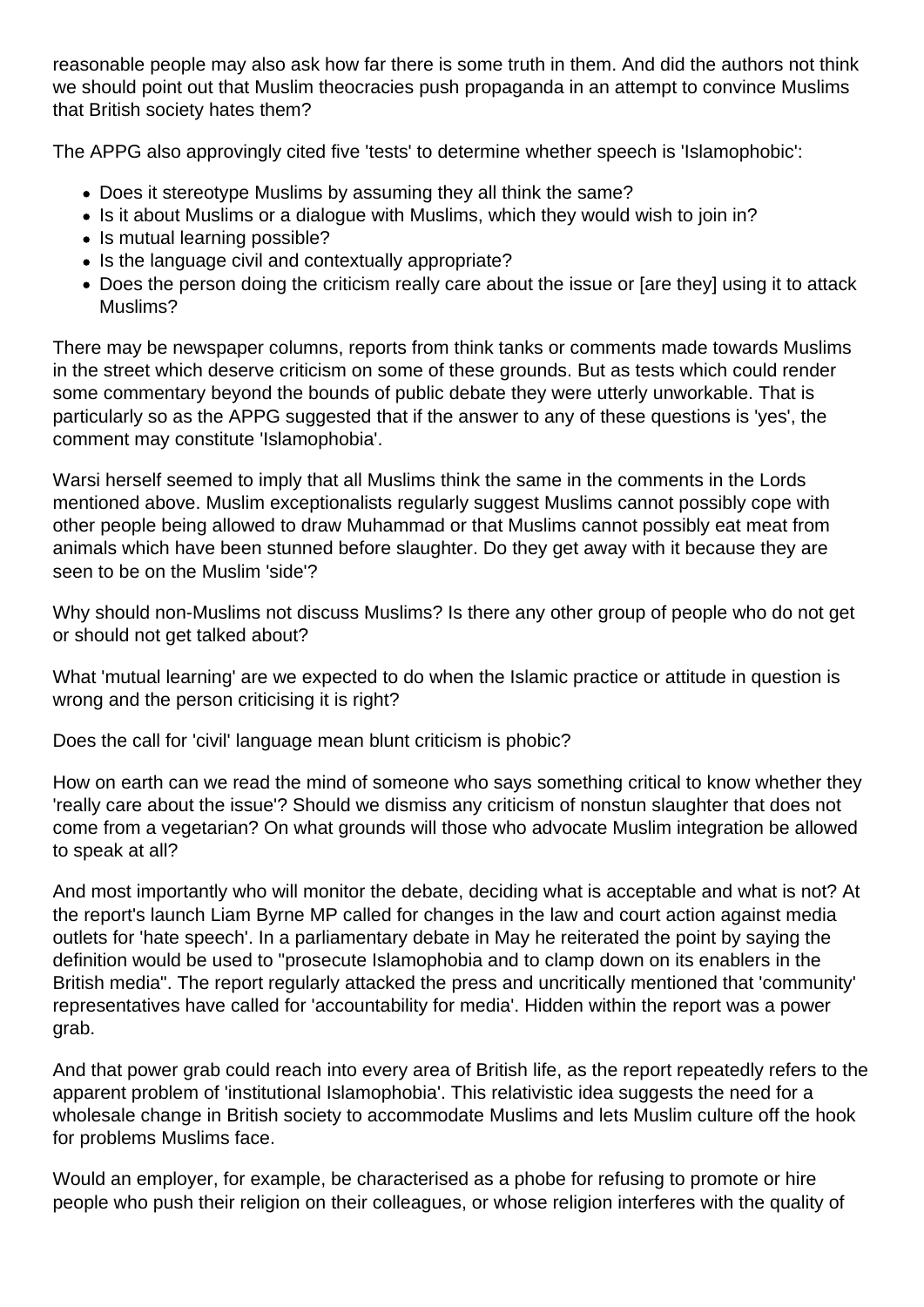their work? It is already against the law to discriminate against people on the basis of their faith, for example in employment. So what else would need to change before we can stop calling British society 'institutionally Islamophobic'?

All-party parliamentary groups do not have any power to change the law or government policy. But this report has been uncritically embraced in much of Westminster and by some local authorities and public bodies. The government has rightly rejected it, but it still seems set to have a significant influence on the rough parameters of acceptable public debate on Islam for years to come.

The government could do many things to address bigotry against Muslims and other religious groups. It could tackle the division of British schools along faith lines. It could face up to religious separatism and start enforcing the same laws for everyone, regardless of religion. That might also make an impact on intra-religious sectarianism (an issue which the APPG's report deliberately ducks). But these things are difficult and have a less obvious, gradual impact. It's easier to try to tell people what they may or may not say.

It's now routine for those in positions of power to try to patronise bigotry away. Last year the NSS took up the case of Justice Haddon-Cave – a judge who [lectured](https://www.secularism.org.uk/news/2018/03/nss-judge-shouldnt-have-interpreted-islam-when-sentencing-bomber/) the Parsons Green bomber on the peacefulness of Islam and encouraged him to study the Koran in prison. The authorities responded to this blatant violation of judicial neutrality with a collective [shrug of the shoulders.](https://www.secularism.org.uk/ news/2018/06/nss-appeals-to-ombudsman-over-judges-remarks-on-islam) Haddon-Cave's comments were ignored on the grounds that the British public must be lectured by their apparent betters on how wonderful Islam is. And he was allowed to [repeat](https://www.secularism.org.uk/ news/2018/09/theology-isnt-secular-courts-business-nss-tells-justice-secretary) his remarks almost verbatim as he wrapped up the trial of a man convicted of attempting to kill the prime minister.

Meanwhile it's becoming increasingly difficult to get on a train, turn on the TV or go to a bookshop without being patronised on Islam. A recent poster campaign has told members of the public 'it's not just offensive – it's an offence', reinforcing the message that the British public cannot be trusted to treat their fellow citizens who happen to have a different religion with respect.

Islamic terrorism only played a minor part in the recent series Bodyguard. Without wishing to ruin it for anyone who hasn't yet seen it, this six-part series which was entirely about terrorism and security largely steered clear of Islam and Muslims. At one point there was an attempt to frame a brown-skinned man for a terrorist act; this was presented unsympathetically as an unscrupulous tactic to play on anti-Muslim prejudice. But inevitably the show has still been criticised – including, unsurprisingly, from [Warsi](https://www.radiotimes.com/news/radio/2018-11-15/baronesswarsi-bodyguard-stereotyped-muslim-women/) – on the basis that one character represented a 'stereotypical' view of Muslim women.

And in the same week the APPG's report was published, it was reported that a novel about a suicide bomber who changes his mind after going to a library had been pulled from publication amid mob outrage and cries of 'Islamophobia'. When The Guardian [reported](https://www.theguardian.com/ books/2018/nov/26/a-suicide-bomber-sits-in-the-library-comic-pulled-protestsjack-gantos-dave-mckean) that story, it did not feature a single comment from anyone defending the right to publish the book. Did it occur to those writing and editing the story that this might be unreasonable censorship, restricting people's right to read the novel?

These silencing tactics do not work. The best approach to the thorny issues created by multiculturalism isn't to shut down debate; it is to change our whole approach and embrace free speech, with all its imperfections.

And that applies beyond the subject of Islam. There are significant differences between the proposed Islamophobia definition and the much-discussed International Holocaust Remembrance Alliance's definition of anti-Semitism. Most importantly, the IHRA describes anti-Semitism as "a certain perception of Jews" – a group of people – whereas the APPG's phrase "expressions of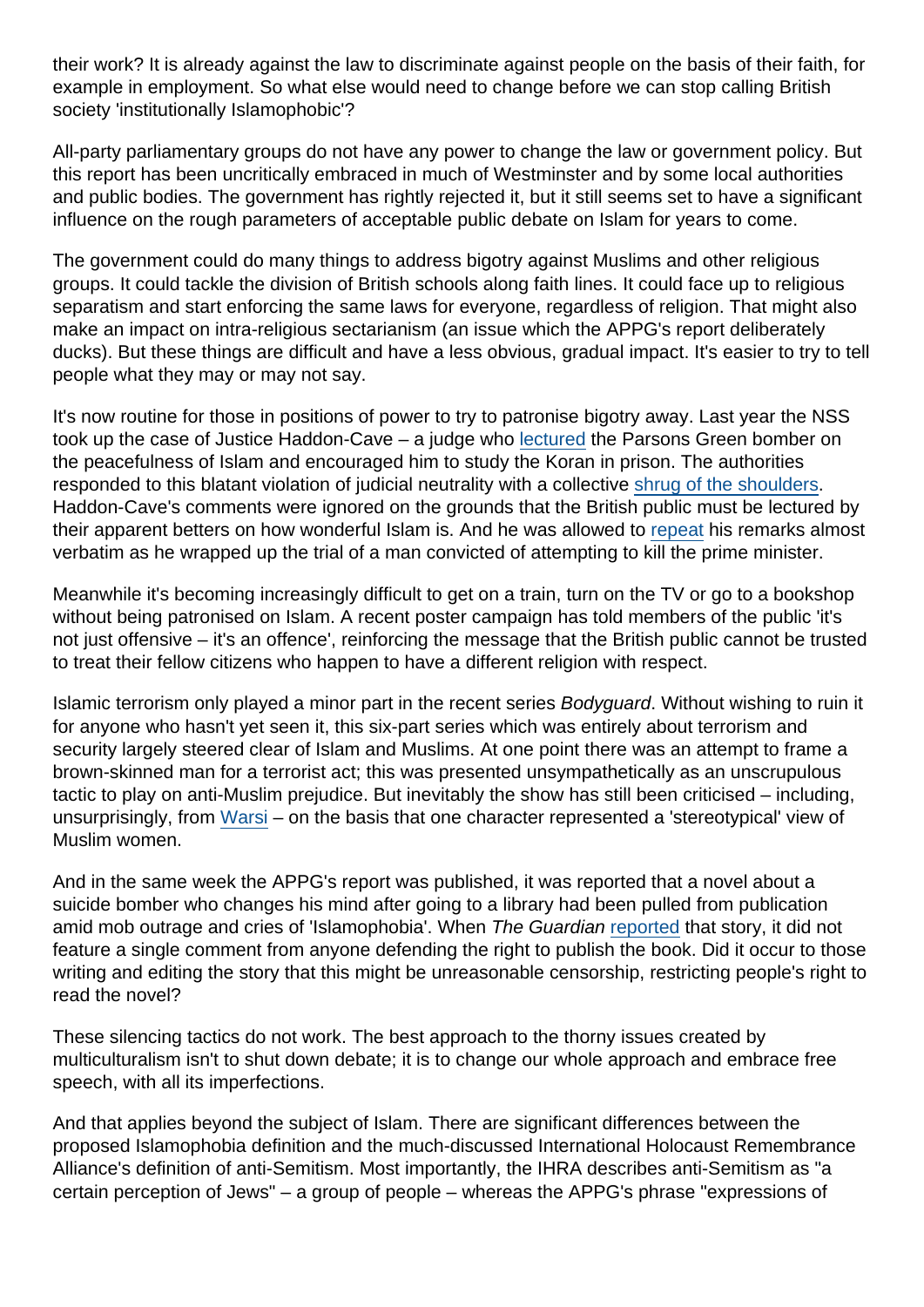Muslimness" affords protection to religious practices and beliefs.

But there are also similarities. Reading through the report it is clear that its authors have learnt from recent debates on anti-Semitism. For instance, according to one of its examples it would be 'Islamophobic' to claim that the existence of "an independent Palestine or Kashmir is a terrorist endeavour". That has echoes of the furore over describing Israel's founding as inherently racist.

In the case of bigotry against both Jews and Muslims bigots will hide behind the right to criticise ideologies, but official policy should err on the side of free speech. It is for civil society to expose intellectual dishonesty, defeat it and marginalise it.

The authors of the APPG report also cite existing restrictions on speech under counter-terrorism or counter-extremism legislation – for example, restrictions on speech which 'glorifies' terrorism – as a justification for restricting speech critical of Islam or Muslims. As the NSS has argued as part of the [Defend Free Speech](https://defendfreespeech.org.uk/) campaign, it's misguided to push vague official definitions in an attempt to make a problem go away.

We all have an interest in people's right to go about their daily business without being harassed or abused. We also all have an interest in the mutual right to speak freely and to be given the benefit of the doubt until we comprehensively show we do not deserve it.

The members of the APPG on British Muslims are just the latest to suggest these two aims are in opposition. But censorship creates resentment. Resentment generates bigotry. Ending censorship is one of a series of steps we can take to push bigots back to the fringes of society. If we want social harmony, we should put a bit of trust in our fellow citizens to speak and think freely.

This is a lightly updated version of a [blog](https://www.secularism.org.uk/opinion/2018/11/the-gatekeepers-of-public-debate-cant-patronise-away-anti-muslim-bigotry/) published under the same title by the same author on 28 November 2018.

[Discuss on Facebook](https://www.facebook.com/NationalSecularSociety/posts/2418498531551817?__xts__[0]=68.ARDTo4P5AXHIQRLVmVkMmboT9-EM9tTuIAQZfJqjldty4zSmvFr-vJWJ85nXAyVNIFRpt-Yk8HWUZhmenvmHIi-MkjUZcdgCNdwszLkZJr8EsaVBMi5hZi5eWguRxagtbA_bz8bk2j7PgXtD_7mOv91EalVYdfne6RxuI722kHII4GKjgvmmO1bREl5z8EWCZyQoBInt1nWXpjt0lslJJmSHXb7pcllB0cixPYwB5-Qdlgfk4uulm1-76ijkigeLL9S88n2Js8lGZ-X8MSVnTZ5zYq6ua4pYqQOK4HiGTcyXJg9Eyt65KonPQHYkQxWaGZnMw74hGkA8DNuJs6TlBuZ_aA&__tn__=-R)

#### Chris Sloggett

Chris Sloggett is a former head of communications at the National Secular Society. The views expressed in our blogs are those of the author and may not necessarily represent the views of the NSS. Follow Chris on Twitter: [@ChrisSloggett](https://twitter.com/ChrisSloggett)

## While you're here

Our news and opinion content is an important part of our campaigns work. Many articles involve a lot of research by our campaigns team. If you value this output, please consider supporting us today.

P.S. make sure to check out the related campaigns below.

- [Support us from just £1 a month](https://www.secularism.org.uk/donate.html)
- [Share on What's App](whatsapp://send?text=http://www.secularism.org.uk/opinion/2019/08/the-gatekeepers-of-public-debate-cant-patronise-away-anti-muslim-bigotry1?format=pdf)
- [Share on Facebook](https://www.facebook.com/sharer/sharer.php?u=http://www.secularism.org.uk/opinion/2019/08/the-gatekeepers-of-public-debate-cant-patronise-away-anti-muslim-bigotry1?format=pdf&t=The+gatekeepers+of+public+debate+can’t+patronise+away+anti-Muslim+bigotry)
- [Share on Twitter](https://twitter.com/intent/tweet?url=http://www.secularism.org.uk/opinion/2019/08/the-gatekeepers-of-public-debate-cant-patronise-away-anti-muslim-bigotry1?format=pdf&text=The+gatekeepers+of+public+debate+can’t+patronise+away+anti-Muslim+bigotry&via=NatSecSoc)